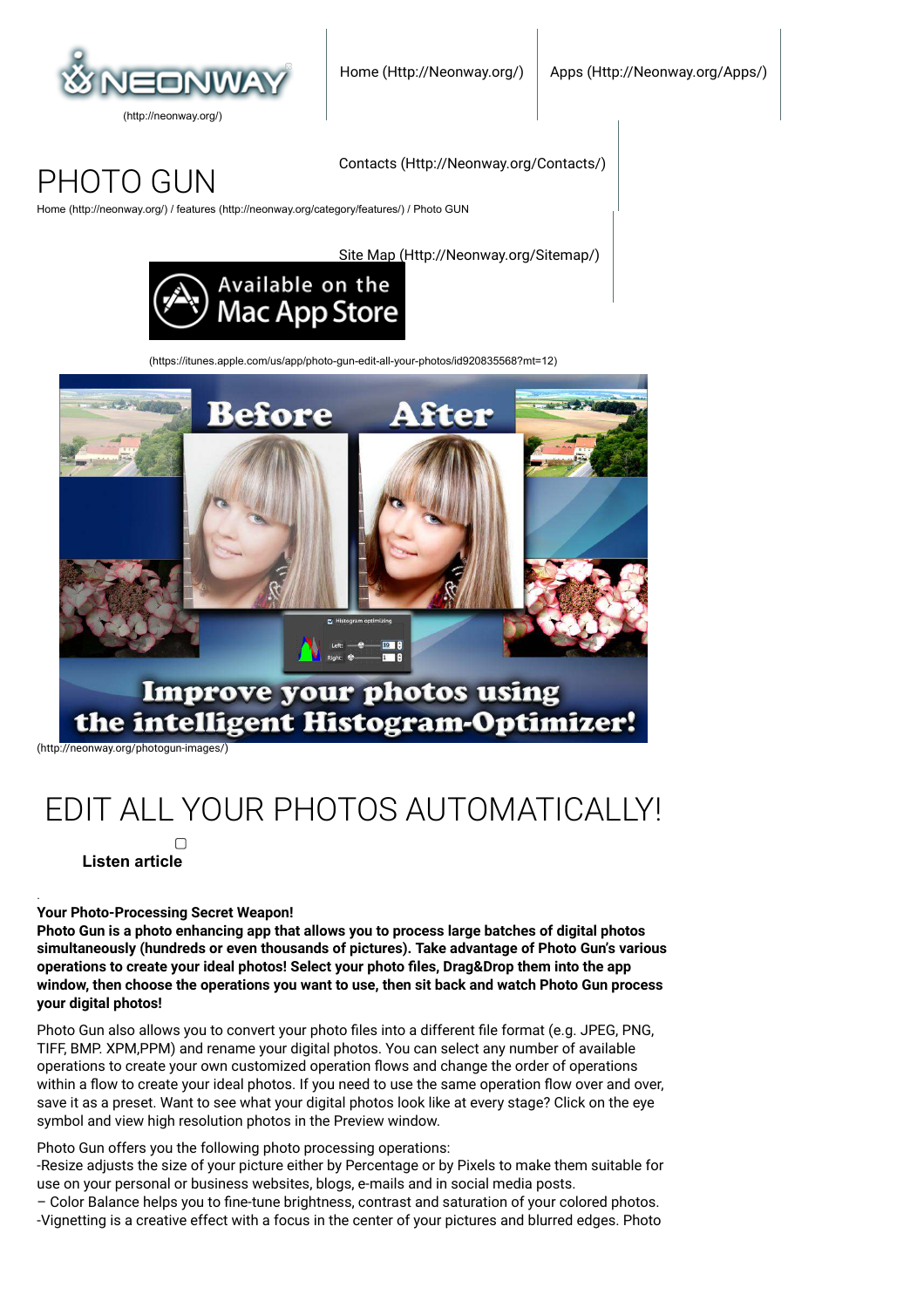portraits are frequently made with this effect.

-Watermark lets you add photo watermaks, your company logo, or copyrighted text with customizable levels of transparency and other parameters to prevent unauthorized use of your digital photos.

-Crop allows you to cut off unneeded parts of your photos.

-Rotate changes the angle of your pictures.

-Mirror allows you to create mirrow images of your digital pictures by Iipping them horizontally or vertically.

-Blur obscures unneeded details in your pictures (levels of blurring are customizable).

-Borders creates a frame for photos. You can choose from a variety of frame thicknesses and colors.

-RGB-Order changes the oder of the color channels, which allows you to change the color of objects or groups of objects in your colored photos.

-Grayscale converts colored pictures into black-and-white ones.

-Histogram optimization automatically improves all the digital pictures in your batch that were taken under similar conditions.

-Binarize allows you to create monochromatic images by adjusting their threshold values. -Invert allows you to invert the colors of your colored photos, and to turn your black-and-white digital photos into negatives.

Can't wait to start working on your pictures? Download Photo Gun now! Please try our FREE version of [Photo Gun Lite \(http://neonway.org/photogunlite/\)](http://neonway.org/photogunlite/).

And don't forget to check out our video tutorials for Photo Gun on YouTube!

 $\equiv$  1/2 [Powerful Tool for Photo Processing: Watermark](https://www.youtube.com/watch?list=PLuaVbnfoG3qeibrrjXNuNQOgb_MkInjRN&v=T3wWvjubNDM)  $\langle \cdot \rangle \langle \cdot \rangle$ 



RELATED POSTS **Facebook Twitter Google+ Pinterest LinkedIn E-mail**



Photo Gun Lite (http://neonway.org/totalresi (http://neonway.org/photogu

Total Resizer (http://neonway.org/totalresize(th)tp://neonway.org/photogunlite/)

No Comments Yet.

## LEAVE A COMMENT

Name\*

E-mail\*